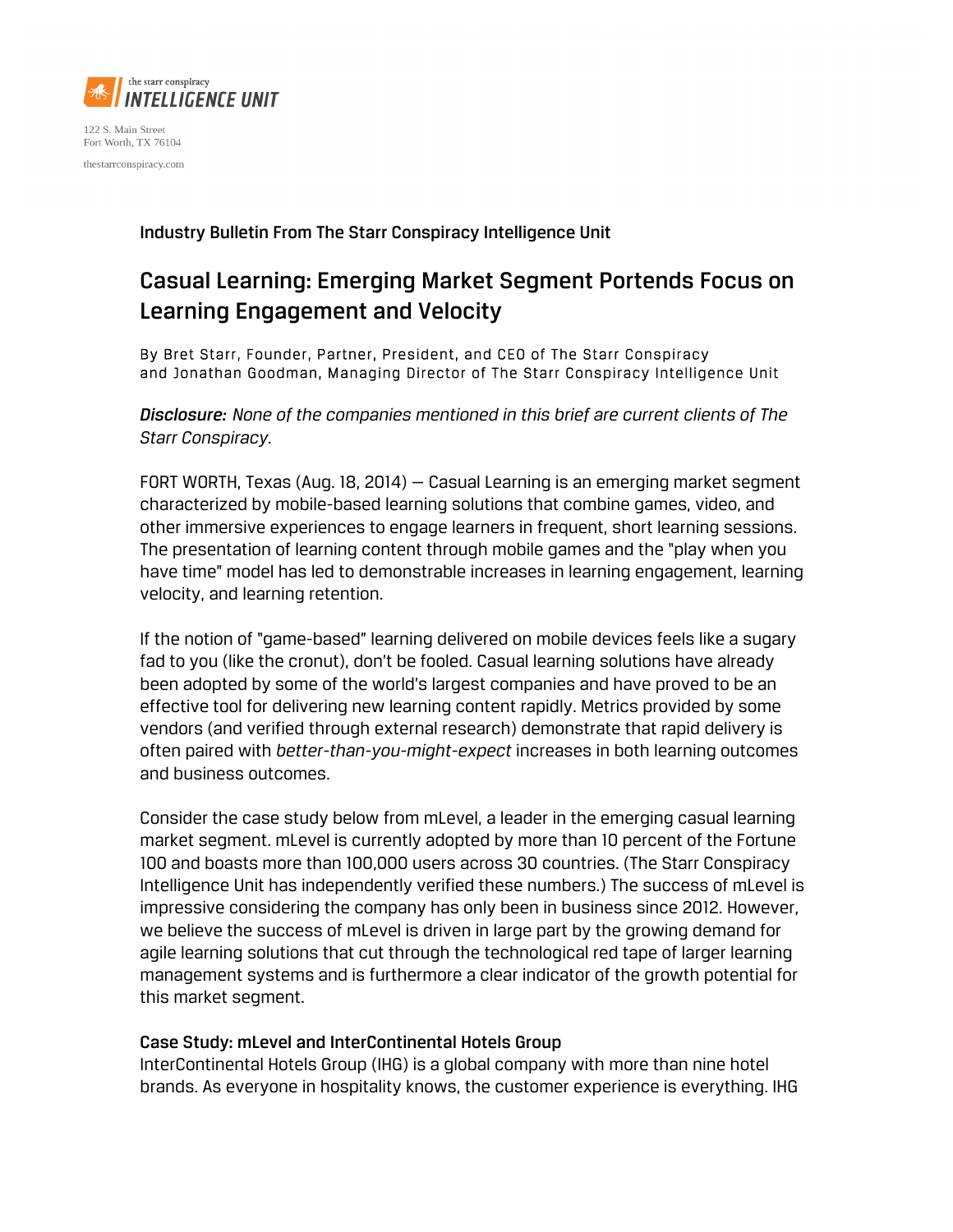is strongly oriented toward creating an exceptional guest experience, with a stated mission of creating "Great Hotels That Guests Love." IHG believes that great guest experiences flow from a well-trained staff that cares about quality.

IHG implemented mLevel (though "implement" is a strong word considering the no-fuss setup of most casual learning solutions) to test game-based mobile training for their North and Latin American Quality Team. Each Quality Consultant on the Quality Team is responsible for quality standards in as many as 70 hotels.

The goals for the program were straightforward: Engage the Quality Consultants in voluntary training and measurably increase learning and learning retention. So was the program successful? We probably wouldn't be writing about it if it weren't!

Here are some important facts and results of the casual learning initiative:

- Participation was optional.
- 96 percent of Quality Consultants participated.
- The Quality Consultants played the learning games 26 times, on average.
- 64 percent of participants indicated that they played to increase their knowledge of and skill in maintaining brand standards.
- 24 percent indicated they played because they were motivated by the competitive aspects of gameplay.
- 100 percent of participants wanted to apply the platform to future initiatives.
- 9.2 times out of 10, the participants would recommend mLevel to a colleague.
- Did they have fun? The average rating was 4.4 out of 5.

So participants were clearly engaged, and they even had fun. Can you imagine this level of enthusiasm and engagement for a traditional e-learning program delivered through a learning management system? But engagement and enthusiasm don't really matter unless the solution drives learning and business outcomes. So, did the mLevel "mission" succeed in the most important ways?

mLevel provides a sophisticated layer of learning measurement and analytics. The platform records all mission data and is able to measure knowledge-accuracy scores as participants advance through missions and replay them. This data demonstrated that participants increased their learning accuracy with each learning session (or play session). Knowledge accuracy peaked between 11 and 18 game sessions. Furthermore, Quality Consultants were emphatic in their assertions during qualitative retrospectives that the mLevel platform improved their knowledge of quality and brand standards. These responses to the qualitative follow-ups are typical:

- "I want more."
- "Love it!!!! Hotels should be required to learn standards this way."
- "I liked it. I am not a game person, but this was FUN!!!"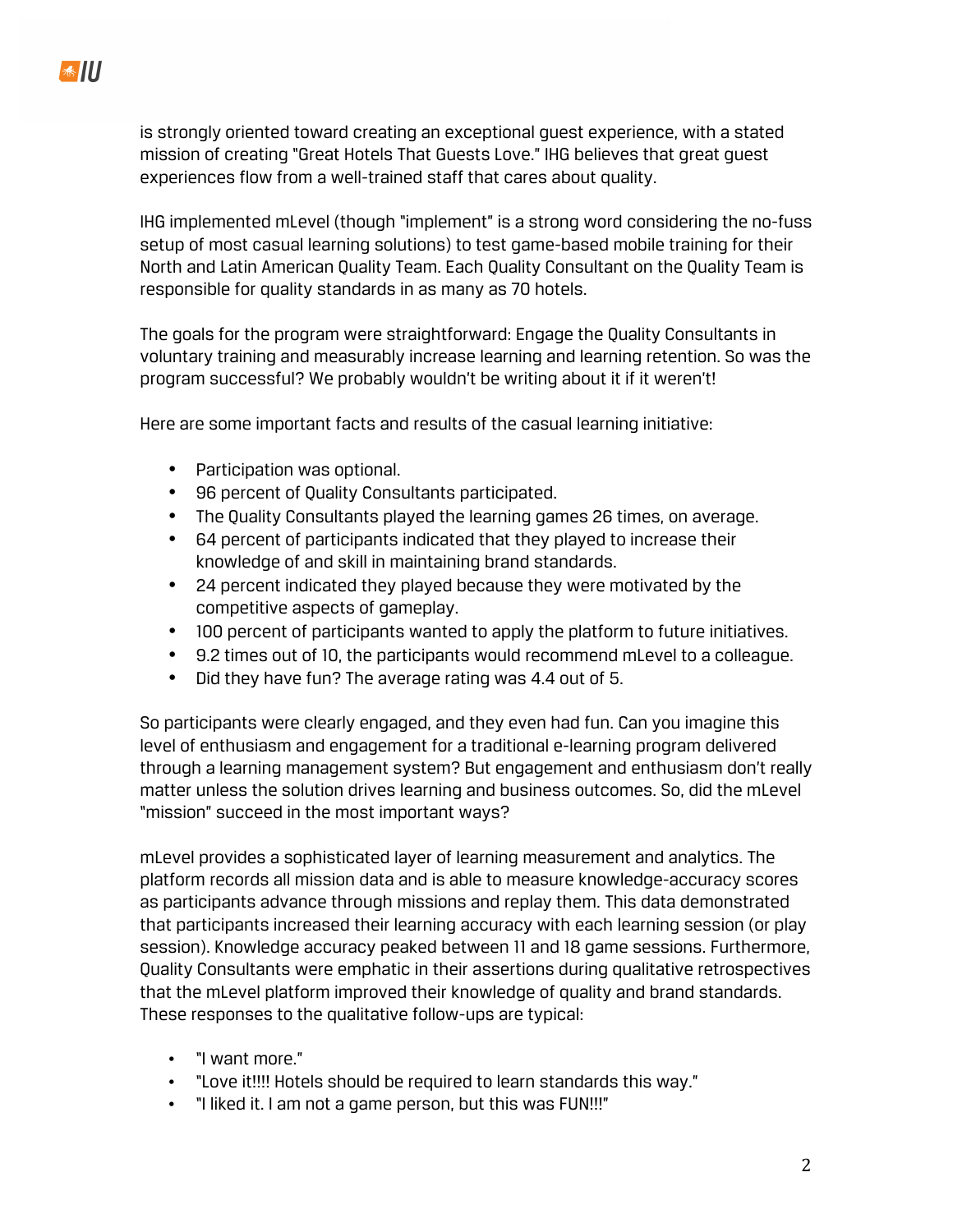• "Enjoyed the knowledge section that went along with it. Overall very helpful. I will never forget the order of the butter and pancake syrups."

IHG is currently expanding its adoption of mLevel across multiple initiatives.

## Why Casual Learning Matters

The learning technology market segment is ripe for disruption. Most learning management systems are grounded in HCM 1.0 and promise to streamline the learning process by automating key aspects of learning. However, automation is no longer a sufficient outcome for fast-growth companies focused on learning velocity.

Casual Learning is proving the theory that engagement is the most important driver of true success across all aspects of human capital management. If a learner is not engaged in the learning process, positive learning or business outcomes can't be expected. To many, gamification may seem like a cheap parlor trick, but the reality is that game-based learning is extremely effective at engaging learners and increasing the velocity of learning in large organizations.

At the very least, Casual Learning will develop into a must-have solution provided by large learning management system vendors. However, it is also likely that in many cases Casual Learning will be the only solution needed by fast-growth companies.

If you are in the learning technology business, ignore Casual Learning at your own peril. But more importantly, The Starr Conspiracy encourages learning technology companies to consider the underlying implication of Casual Learning: Engagement is king. This is an important moment in the evolution of human capital management solutions. 2015 will be the year of the switch as a majority of companies move to replace their existing HCM solutions. A large group of switchers will look for what they believe to be a better version of what they already own. However, a significant group of buyers will be looking for innovative approaches that dramatically improve learning and business outcomes. Casual learning offers such an approach.

The following is a short list of companies offering casual learning solutions and are worth investigating for a crash course in the drivers of learning engagement and velocity:

- mLevel (http://www.mlevel.com)
- The Knowledge Guru (http://www.theknowledgeguru.com/)
- Motivate Cloud (http://www.motivatecloud.com/)
- Curatr (http://www.curatr3.com/)
- Wavicle (http://www.wavicle.com/)